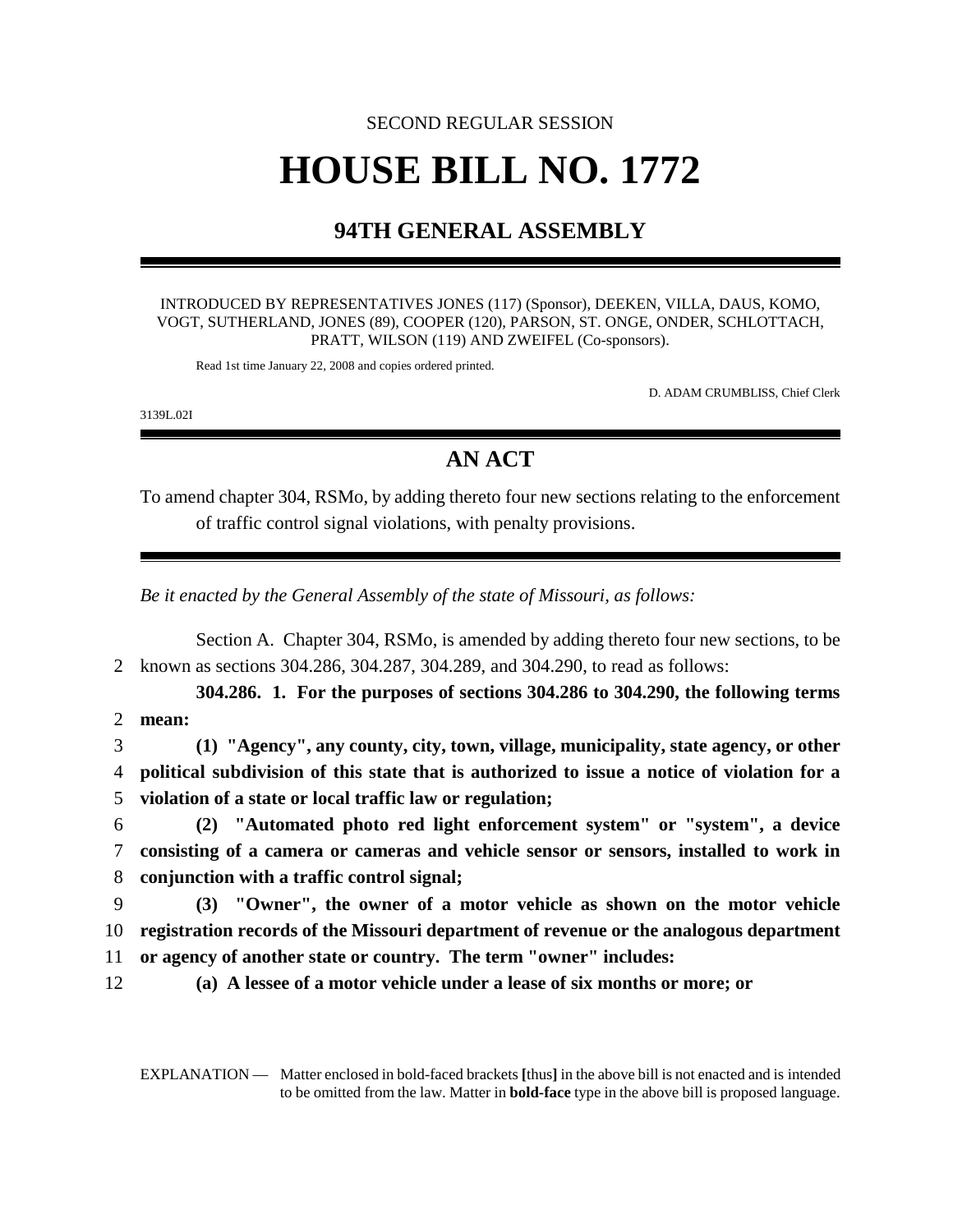**(b) The lessee of a motor vehicle rented or leased from a motor vehicle rental or leasing company, but does not include the motor vehicle rental or leasing company itself. If there is more than one owner of the motor vehicle, the primary owner will be deemed the owner. If no primary owner is named, the first-listed owner will be deemed the owner; (4) "Recorded image", an image recorded by an automated photo red light enforcement system that depicts the rear view of a motor vehicle and is automatically recorded by a high-resolution camera as a digital image;**

 **(5) "Steady red signal indication violation" or "violation", a violation of a steady red signal indication under sections 304.271 and 304.281 or substantially similar agency ordinance or traffic laws;**

 **(6) "Traffic control signal", a traffic control device that displays alternating red, yellow, and green lights intended to direct traffic when to stop at or proceed through an intersection.**

 **2. No agency shall use an automated photo red light enforcement system unless the system is capable of producing at least two high-resolution color digital recorded images that show:**

**(1) The traffic control signal while it is emitting a steady red signal;**

**(2) The offending vehicle; and**

- **(3) The rear license plate of the offending vehicle.**
- 

 **One of the images must be of sufficient resolution to show clearly, while the vehicle is in the intersection and while the traffic signal is emitting a steady red signal, all three elements set forth in subdivisions (1), (2), and (3) of this subsection.**

 **3. The automated photo red light enforcement system shall not capture images of the driver of any vehicle. If any system is installed to capture front plates, such frontal images shall only store the license plate portion attached to the motor vehicle. No driver images shall be retained.**

 **4. The automated photo red light enforcement system shall utilize a video recording component which shall record the period during which the two violation images were captured, as well as at least five seconds before and at least five seconds after the violation event.**

 **5. No system may photograph or otherwise capture an image of the driver's face or any occupants.**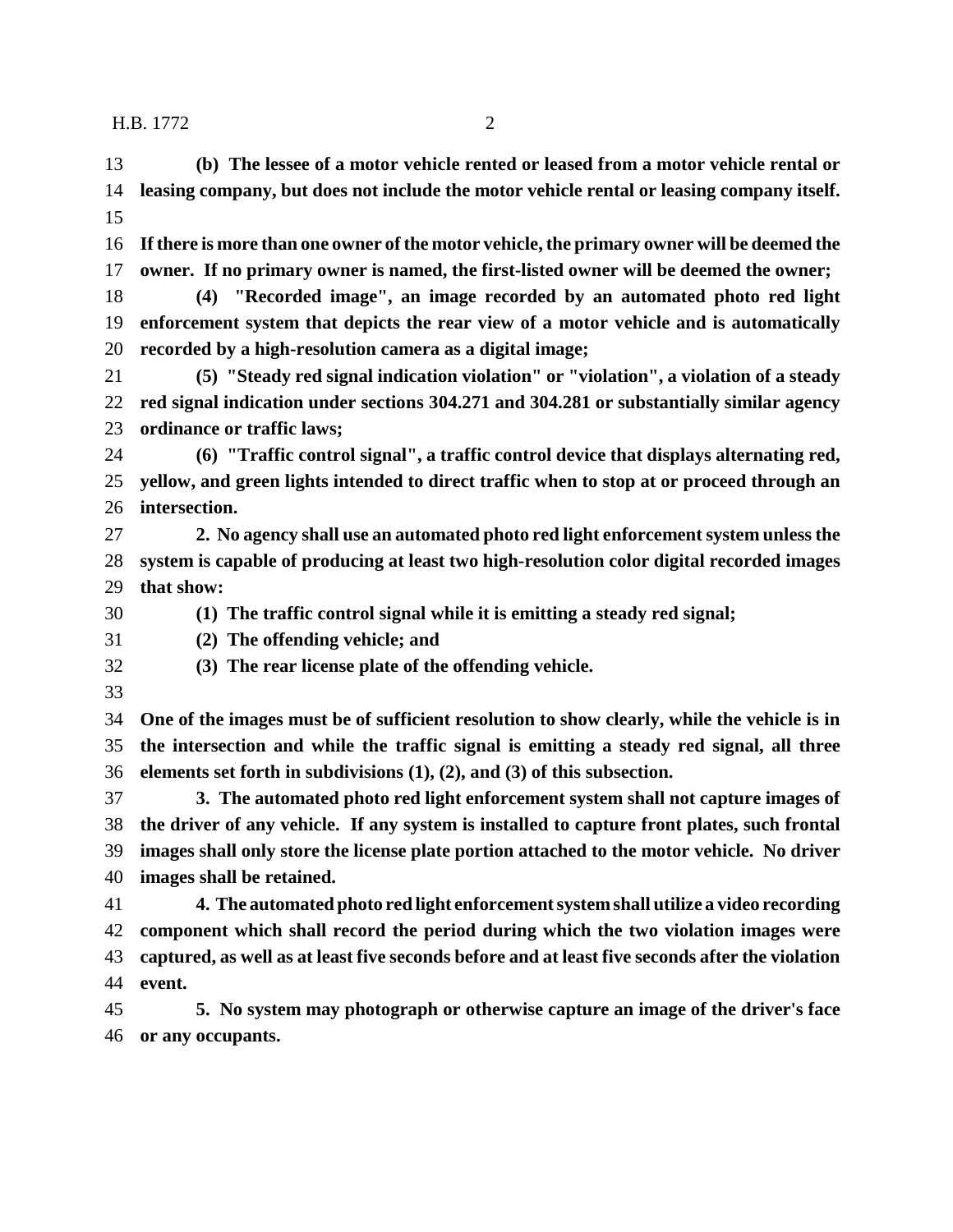**6. Agencies that utilize automated photo red light enforcement systems to detect and enforce steady red signal indication violations are subject to the conditions and limitations specified in sections 304.286 to 304.290.**

**7. Prior to activation of the system at an intersection:**

 **(1) If not already present, the roadway first must be clearly marked with a white stripe indicating the stop line and/or the perimeter of the intersection;**

 **(2) Warning signs shall be installed within five hundred feet of the white stripe indicating the stop line;**

 **(3) Signal phase timings at intersections equipped with a system shall be certified by the Missouri department of transportation or other such appropriate governmental agency before the automated photo red light enforcement systems may be activated for enforcement purposes. Any such timing shall be set by the department or other such appropriate agency and shall be consistent with traffic engineering standards. In no case, however, shall a private vendor have the ability to control the signal phase timing connected with a system.**

 **8. Prior to installing the automated photo red light enforcement system, the agency shall give notice of the intersection where the system will be located and of the date on which the system will begin to monitor the intersection. The agency shall give reasonable notice at least fourteen days prior to the installation of the system in a newspaper of general circulation throughout the political subdivision served by the agency.**

 **9. Any agency that implements a system shall submit an annual report to the Missouri department of transportation. The report shall include, at a minimum:**

**(1) The number of intersections enforced by active systems;**

**(2) The number of notices of violation mailed;**

**(3) The number of notices of violation paid;**

### **(4) The number of hearings; and**

**(5) The total revenue collected as a result of the program.**

 **10. Within three years of the establishment of an automated photo traffic law enforcement program, the implementing jurisdiction shall initiate a formal evaluation of the program to determine the program's impact on traffic safety. That evaluation shall be**

**completed within one year.**

 **11. An agency that establishes an automated photo red light enforcement system may enter into an agreement or agreements for the purpose of compensating a private vendor to perform operational and administrative tasks associated with the use of such system.**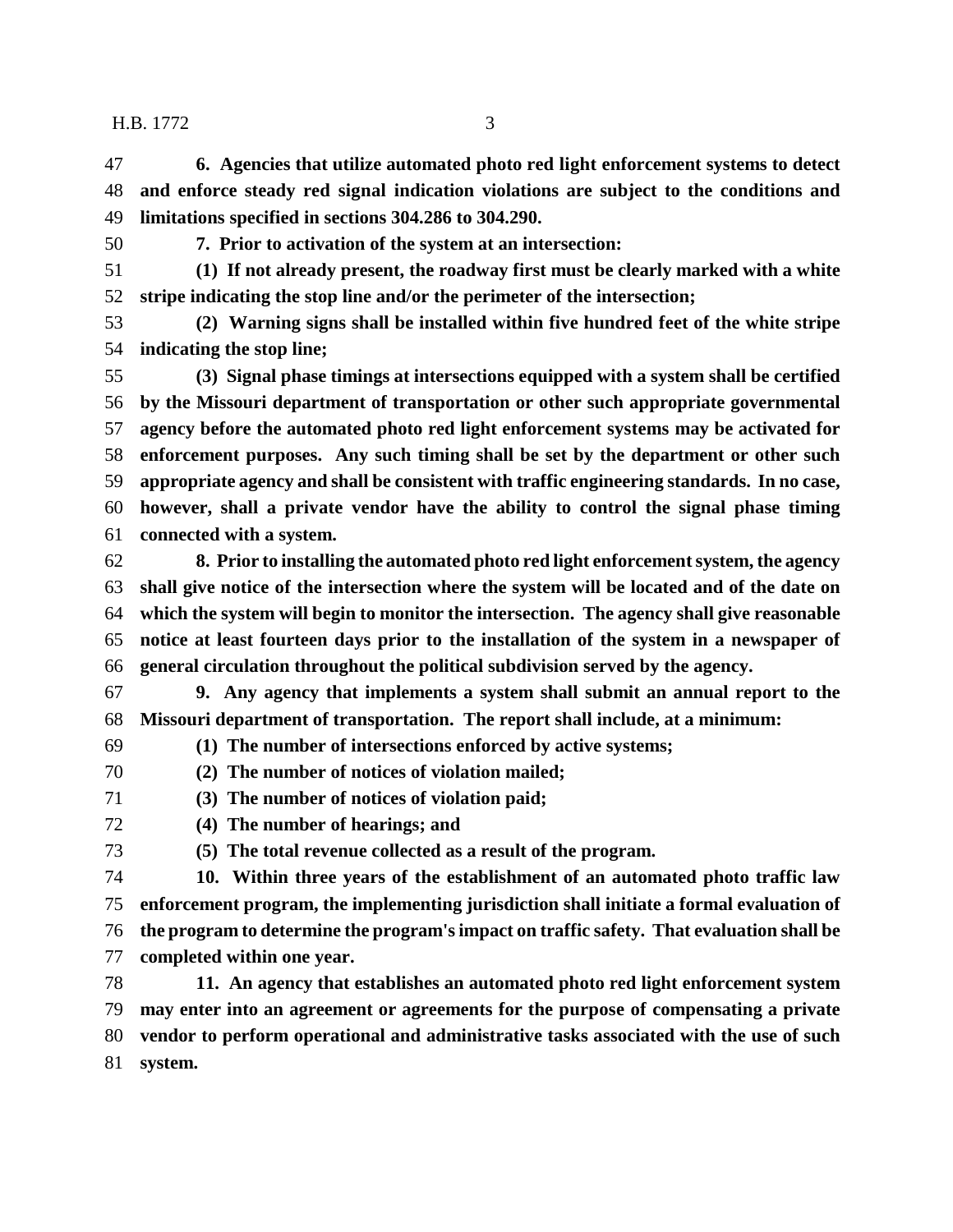**304.287. 1. Before a notice may be issued, all violation images produced by a system shall be reviewed and approved by a law or code enforcement officer employed by the agency in which the alleged violation occurred. Such review and acceptance shall be based on a full review of the images that clearly demonstrate a violation.**

 **2. Based on inspection of recorded images produced by a system, a notice of violation or copy of such notice alleging that the violation occurred and signed manually or digitally by a duly authorized agent of the agency shall be evidence of the facts contained therein and shall be admissible in any proceeding alleging a violation under sections 304.286 to 304.290.**

 **3. An agency shall mail or cause to be mailed a notice of violation by regular mail to the owner of the motor vehicle, which notice shall include, in addition to the requirements of supreme court rule no. 37:**

**(1) The name and address of the owner of the vehicle;**

**(2) The registration number of the motor vehicle involved in the violation;**

 **(3) A copy of the two recorded images and a zoomed and cropped image of the vehicle license plate which was extracted from one of the two images;**

 **(4) Information advising the registered owner of how he or she can review the video, photographic, and recorded images that captured the alleged violation. The agency may provide access to the video and other recorded images through the Internet. If access to the video and other recorded images is provided through the Internet, the agency shall ensure that such video and recorded images are accessible only to the registered owner or cited violator through a password/PIN-based system;**

 **(5) A manually or digitally signed statement by a law or code enforcement officer employed by the agency that, based on inspection of the two recorded images and video sequence, the motor vehicle was operated in violation of a traffic control device or prevailing traffic laws or statutes;**

 **(6) Information advising the registered owner of the manner, time, and place in which liability as alleged in the notice of violation may be contested, and warning that failure to pay the civil penalty or to contest liability in a timely manner is an admission of liability; and**

 **(7) Information advising the registered owner that he or she may file an affidavit under subsection 8 of this section stating that he or she was not the operator of the vehicle at the time of the violation.**

 **4. A notice of violation issued under this section shall be mailed no later than thirty days after obtaining the name and address of the registered owner but in no event longer**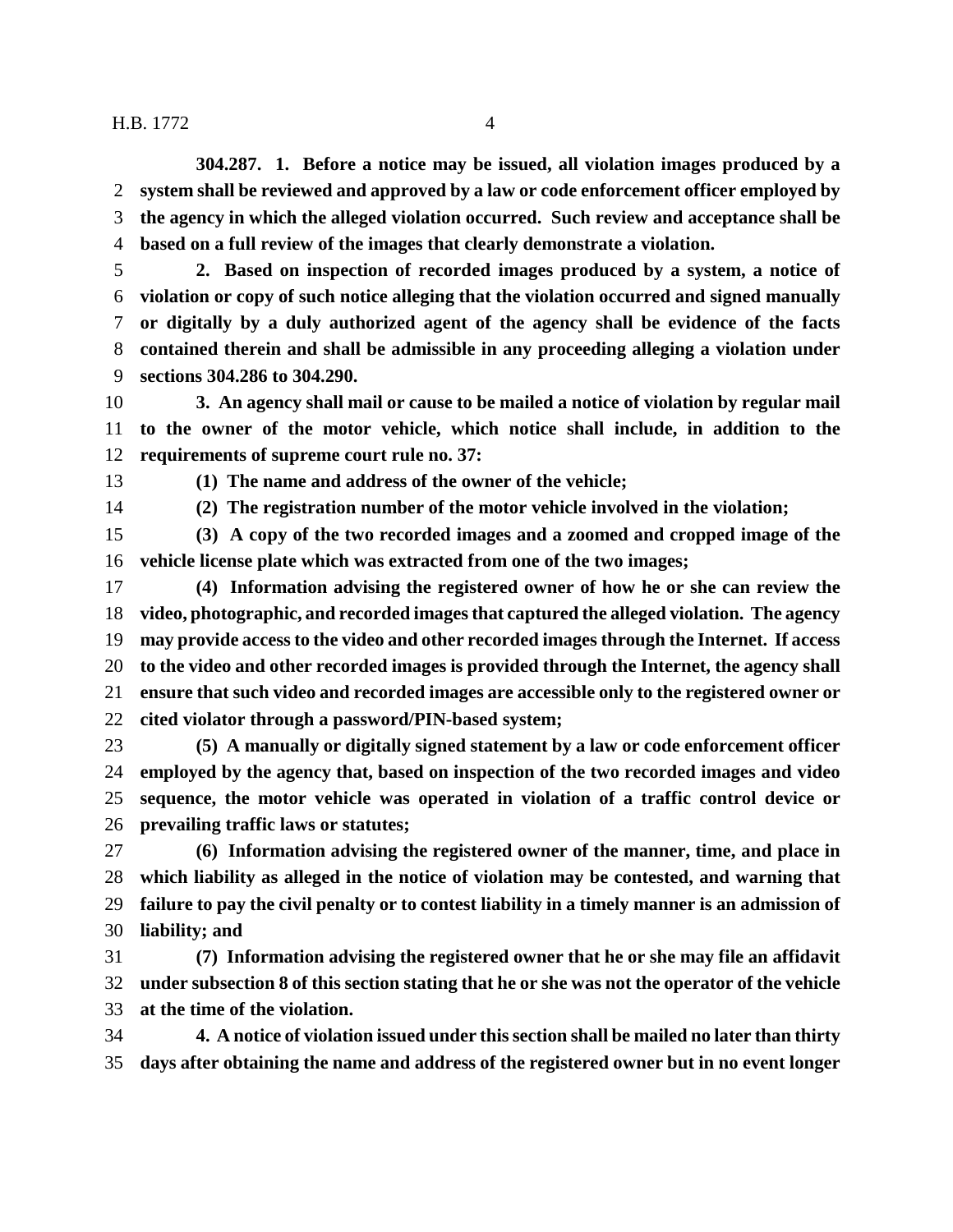**than ninety days after the violation was recorded by the automated photo red light enforcement system.**

 **5. The civil penalties and court costs imposed for a violation detected and enforced pursuant to a system shall not exceed an amount that would have been imposed if the violation had been detected by a law enforcement officer present when the violation occurred.**

 **6. Notwithstanding any provision of law to the contrary, including but not limited to, sections 304.271, 304.281, 304.361, and 304.570, any person who commits a steady red light violation that is detected and enforced through an automated photo red light enforcement system is guilty of an infraction. A penalty imposed by an agency for a violation detected pursuant to a system shall not be deemed a moving violation and shall not be made part of the operating record of the person upon whom such liability is imposed, nor shall such imposition of a penalty be subject to merit rating for insurance purposes and no surcharge points shall be imposed in the provision of motor vehicle insurance coverage. In no case shall points be assessed against any person under section 302.302, RSMo, for a violation detected by an automated photo red light enforcement system.**

 **7. Payment of the established fine and any applicable civil penalties shall operate as a final disposition of the case. Payment of the fine and any penalties, whether before or after hearing, by one motor vehicle owner shall be satisfaction of the fine as to all other motor vehicle owners of the same motor vehicle for the same violation.**

 **8. In the prosecution of a steady red signal indication violation under sections 304.286 to 304.290, prima facie evidence that the vehicle described in the notice of violation issued pursuant to this section was operated in violation of sections 304.286 to 304.290, together with proof that the defendant was at the time of such violation the owner of the vehicle, shall constitute in evidence a rebuttable presumption that such owner of the vehicle was the person who committed the violation. Such presumption shall be rebutted if the owner of the vehicle files an affidavit by regular mail with the clerk of the court that he or she was not the operator of the vehicle at the time of the alleged violation or testifies in open court under oath that he or she was not the operator of the vehicle at the time of the alleged violation. Liability for a violation may be transferred to the driver from the owner on a form provided with the affidavit. Such presumption shall also be rebutted if a certified copy of a police report, showing that the vehicle had been reported to the police as stolen prior to the time of the alleged violation of this section, is presented to the court adjudicating the alleged violation.**